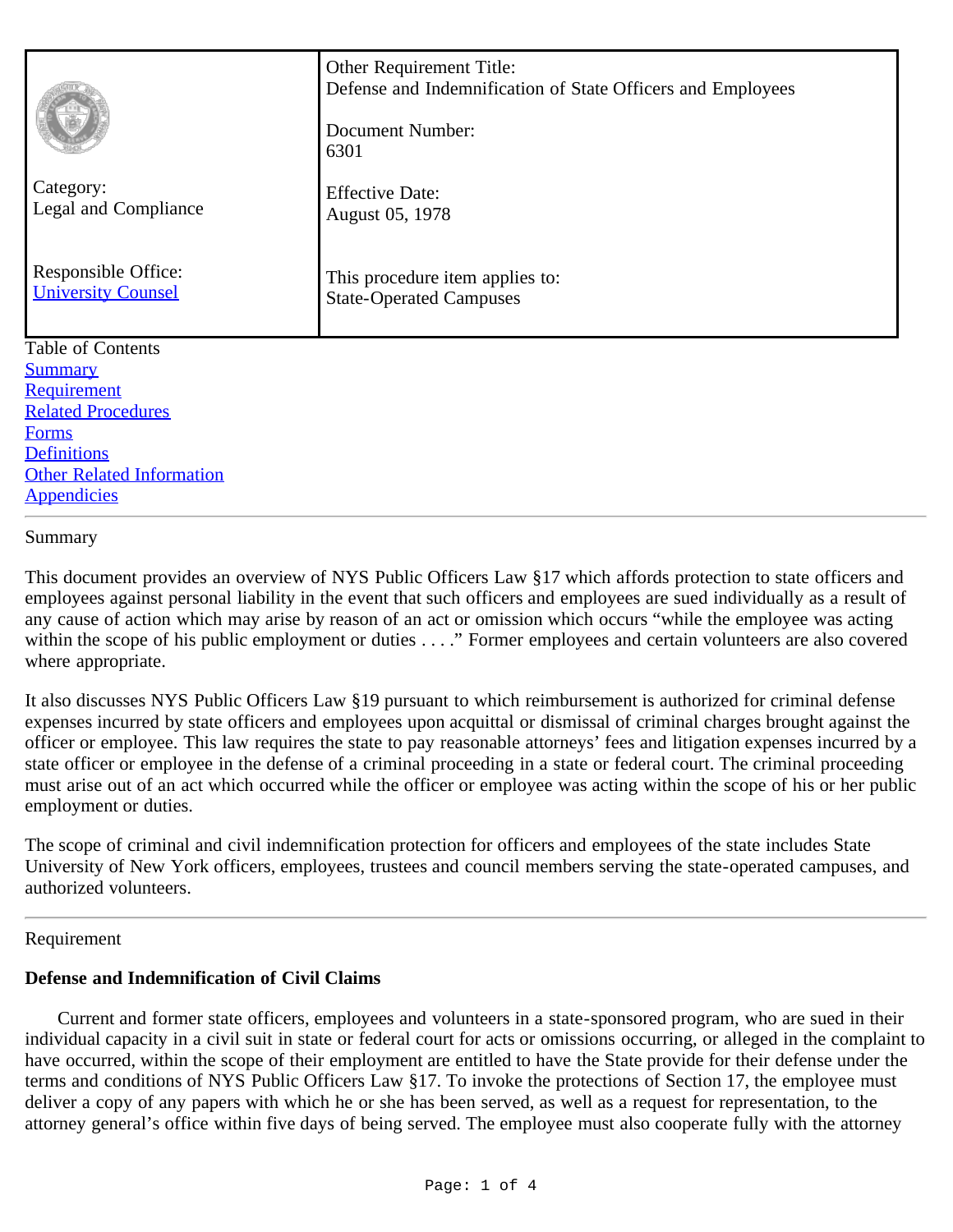general in the defense of the matter, the defense of any related action against the state, and in the prosecution of any appeal. If the employee meets the above terms and conditions, the employee is entitled to defense by the attorney general's office, or in the case where the attorney general determines that a conflict of interest exists, by outside counsel paid for by the state. Where an employee is sued in connection with an accident in which he or she was driving a privately owned vehicle on state business, the employee should request defense from the vehicle's liability insurer. Even if the employee is entitled to Section 17 coverage, the state will only act as an excess-insurance carrier in such a situation.

 If a monetary judgment is awarded against the employee in state or federal court, or the matter is settled, the state will indemnify the employee where the injury resulted from acts or omissions which actually occurred, as opposed to merely alleged in the complaint to have occurred, within the scope of the employee's public employment or duties. In addition, the damage must not have resulted from intentional acts on the part of the employee. Indemnification and payment of a judgment or settlement must be approved by the University, the attorney general and the comptroller.

 When sued in an individual capacity, all personnel located at state-operated campuses outside New York City and Long Island should send the summons, complaint, or other process, with the individual defendant's request for representation and defense pursuant to Section 17 to:

Attorney General State Capitol Albany, New York 12224

 All personnel located at state-operated campuses in New York City, Nassau and Suffolk Counties, should send the legal papers and request to:

Attorney General 120 Broadway New York, New York 10271

 Following receipt of this material, the attorney general will determine whether the law department will assume the defense of the litigation and will so advise the individual officer or employee. In all cases, a copy of the letter and papers should also be sent to the office of the University counsel.

 In situations where the summons or notice must be answered immediately, the office of the University counsel should be contacted by telephone so that arrangements may be made to have the necessary papers delivered to the nearest regional bureau of the office of the attorney general.

 Where the legal papers name the University, the State of New York, or University officers or employees described by their official title as the party or party's defendant, the summons or summons and complaint should be forwarded to the office of the University counsel in the usual manner. Where there may be some doubt as to whether the defendants are named in a corporate or personal capacity, the University counsel's office will be glad to advise by telephone.

# **Reimbursement for criminal defense expenses**

 NYS Public Officers Law §19 authorizes reimbursement for criminal defense expenses incurred by state officers and employees upon acquittal or dismissal of criminal charges brought against the officer or employee. Specifically, Section 19 requires the state to pay reasonable attorneys' fees and litigation expenses incurred by a state officer or employee in the defense of a criminal proceeding in a state or federal court. The criminal proceeding must arise out of an act which occurred while the officer or employee was acting within the scope of his or her public employment or duties.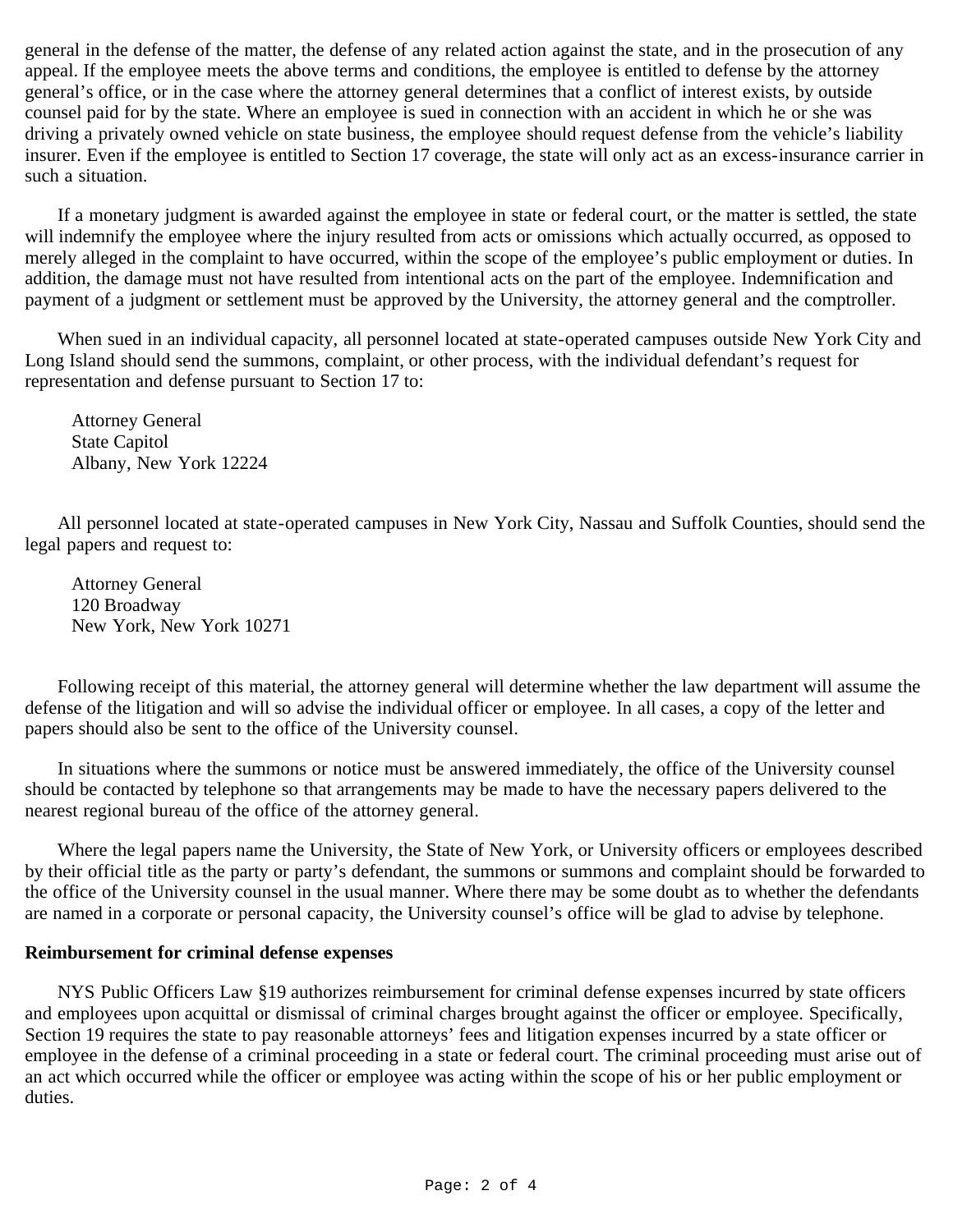Reimbursement will be provided only after the officer or employee is acquitted or the criminal charges are dismissed. The attorney general is empowered to determine, after investigation and review of the facts and circumstances of the criminal proceeding, whether an officer or employee's application for reimbursement should be granted. In the event the entitlement to reimbursement or the amount of reimbursement is disputed, a court will resolve the issue.

 Reimbursement of reasonable attorneys' fees will also be available in connection with an appearance before a grand jury. To be eligible the officer or employee must be required to appear as a result of an act which occurred while the officer or employee was acting within the scope of public duties, and the grand jury must return no "true" bill" against such individual (i.e., no indictment is issued).

 In order to obtain this protection in criminal cases an officer or employee must deliver a written request to the office of the attorney general, together with an original or a copy of any accusatory instrument (such as a criminal information or misdemeanor complaint) within ten days after the officer or employee is arraigned (enters a plea) upon such an instrument. All legal papers and requests should be sent to:

The Attorney General Division of State Counsel State Capitol Albany, New York 12224

A copy of the request for reimbursement and accusatory instrument should also be sent to:

The Office of the University Counsel State University Plaza Albany, New York 12246

 The officer or employee is also required to provide his or her full cooperation to the attorney general in the prosecution of any criminal appeal or in the defense of any civil lawsuit arising out of the same occurrence.

# <span id="page-2-0"></span>Definitions

**Employee** – any person holding a position by election, appointment or employment in the service of the state, whether or not compensated, or a volunteer expressly authorized to participate in a state-sponsored volunteer program, but shall not include an independent contractor. The term employee includes a former employee, his estate or judicially appointed personal representative and persons who assist the education department or the department of health as consultants or expert witnesses in the investigation or prosecution of alleged professional misconduct, licensure matters, restoration proceedings, or criminal prosecutions for unauthorized practice pursuant to Title Eight of the NYS Education Law or title II-A of the NYS Public Health Law.

Section 17 does not apply to physicians who are subject to the provisions of the plan for the management of clinical practice income as set forth in Article XVI of the Policies of the Board of Trustees (codified in 8 NYCRR §340) regarding any civil action or proceeding alleging professional malpractice in any state or federal court arising out of the physician's involvement in clinical practice as there defined.

<span id="page-2-1"></span>Related Procedures

There is no related procedures relevant to this requirement.

<span id="page-2-2"></span>Forms